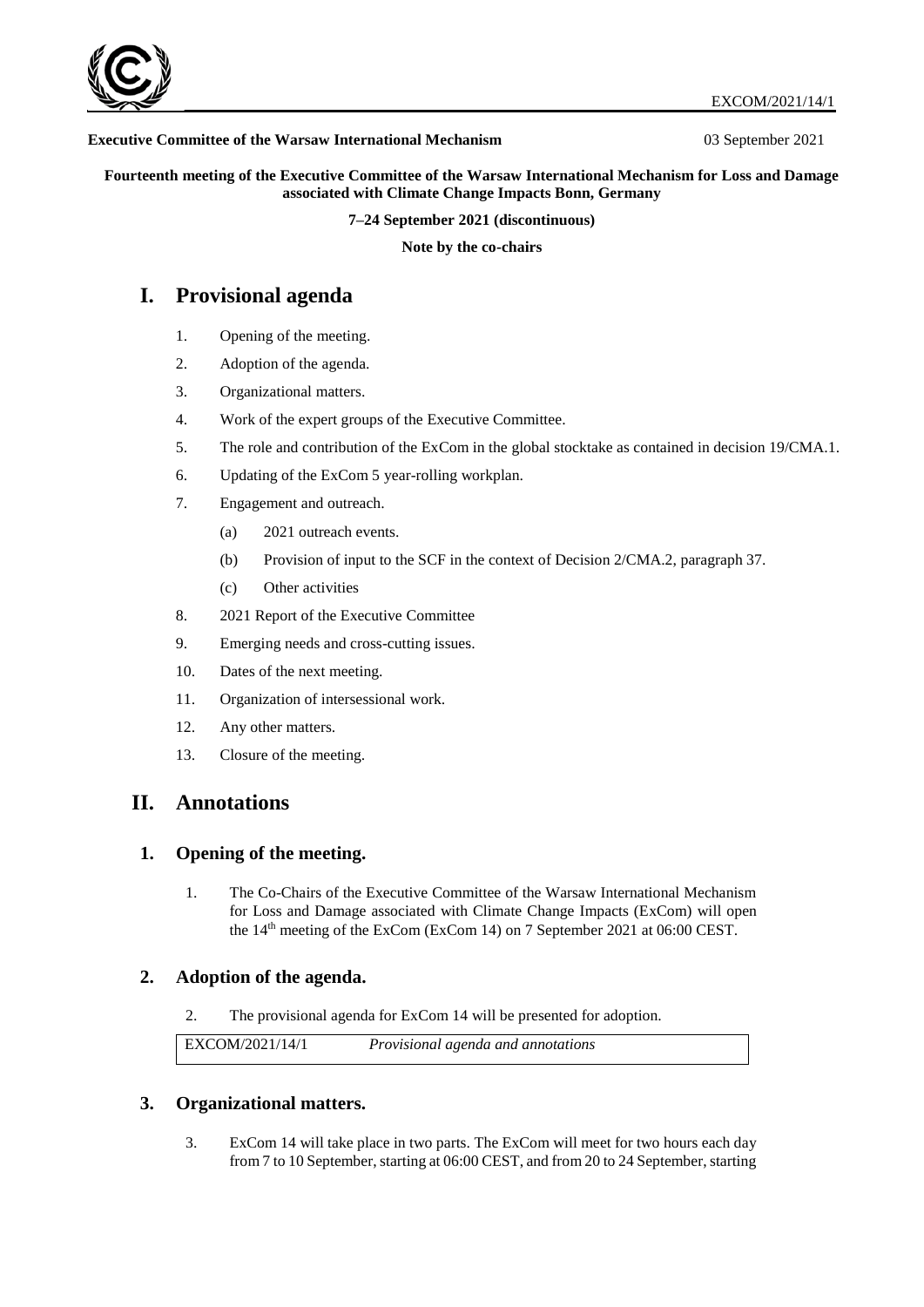at 13:00 CEST.<sup>1</sup> Before the official opening of ExCom 14, the co-chairs will convene an informal gathering of ExCom members on 6 September.

- 4. Relevant documents and updates will be posted on the ExCom 14 [webpage.](https://unfccc.int/event/WIMexcom14) The working language of the meeting is English, and there will be no translation.
- 5. Given the fixed duration of time slots in the virtual format of the meeting, the Co-Chairs encourage all members to actively engage in exchanging views on topics for consideration by the committee under different agenda items prior to and during the meeting via other electronic modalities.
- 6. Live sessions will be broadcasted, and recordings will be made available after the meeting. Registered observers are invited to provide comments through chat throughout the meeting or via email t[o loss-damage@unfccc.int.](mailto:loss-damage@unfccc.int) As time allows, they will also be invited to make verbal interventions in the context of the agenda items being considered.

## **4. Work of the expert groups of the Executive Committee.**

- 7. The ExCom has five expert groups in operation, three of which were launched this year. The Plans of Action of these three expert groups were endorsed at ExCom 13 (April 2021) and in the subsequent intersessional period.
- 8. Under this provisional agenda item, all expert groups will update the ExCom on the status of the implementation of their work.

#### *Action:*

9. The ExCom will be invited to take note of the progress of the work and information provided by the five expert groups and provide further guidance as necessary.

| <i>Further information</i> | Plan of Action of the Expert Group on Slow onset events                                                                    |
|----------------------------|----------------------------------------------------------------------------------------------------------------------------|
|                            | Plan of Action of the Expert Group on Non-economic<br>losses                                                               |
|                            | Plan of Action of the Technical Expert Group on<br>Comprehensive risk management $-$ status update as at 31<br>August 2021 |
|                            | Plan of Action of the Task Force on Displacement – status<br>update as at 31 August 2021                                   |
|                            | Plan of Action of the Expert Group on Action and support                                                                   |

# **5. The role and contribution of the ExCom in the global stocktake as contained in decision 19/CMA.1.**

- 10. Information collection and preparation is the first component of the global stocktake, followed by a technical assessment and the subsequent consideration of outputs. Inputs to the global stocktake should be submitted at least three months before their consideration in the technical assessment.
- 11. The CMA invited the relevant constituted bodies (including the ExCom) and forums and other institutional arrangements under or serving the Paris Agreement and/or the Convention to prepare, with the assistance of the secretariat, synthesis reports in their areas of expertise for the technical assessment.

-

<sup>&</sup>lt;sup>1</sup> See indicative schedule of work for the details.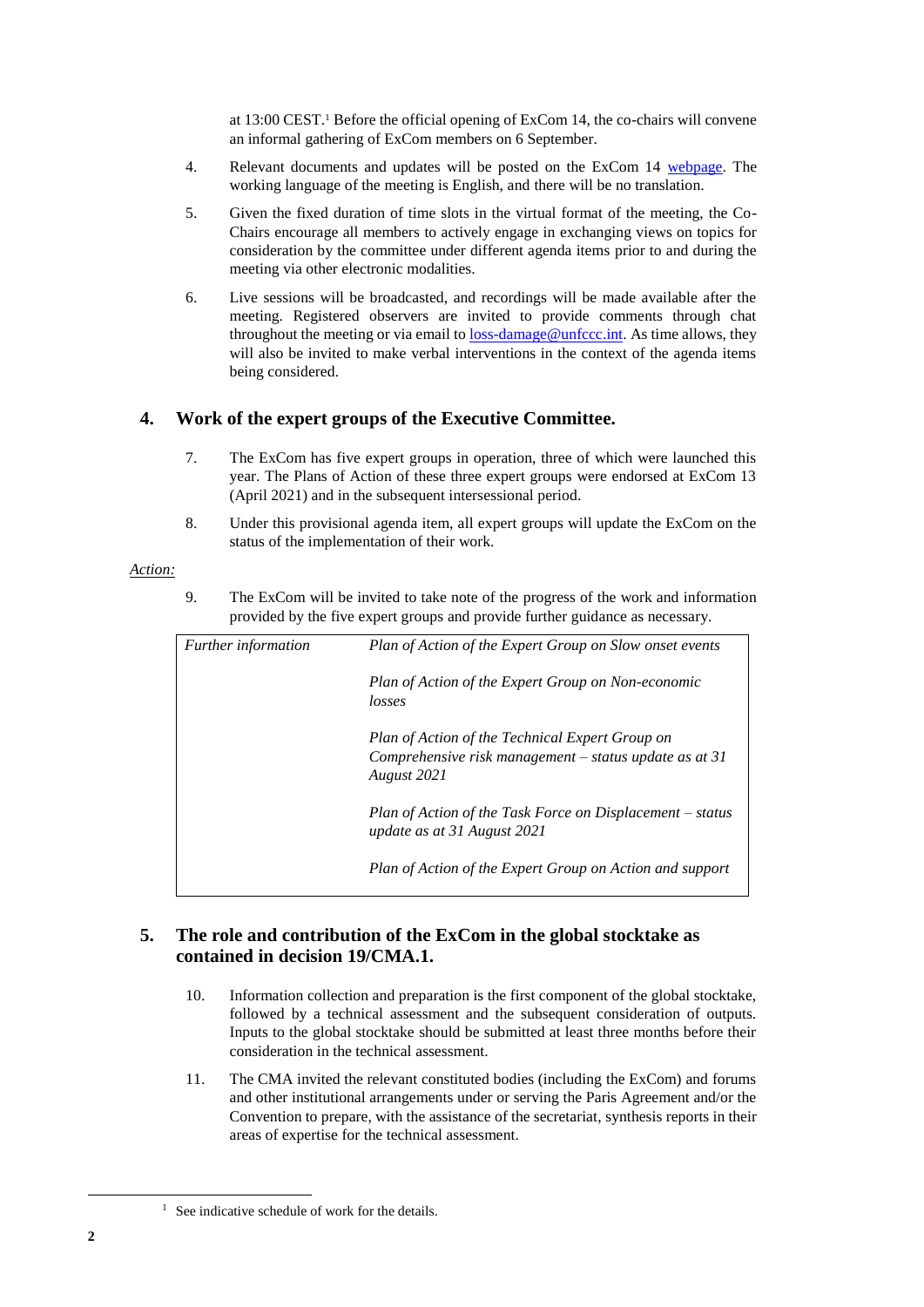- 12. ExCom 9 (April 2019) agreed to consider the role and contribution of the ExCom in its future meetings, starting with the first meeting of 2020. Accordingly, ExCom 11 (March 2020) initiated its consideration.
- 13. ExCom 12 (October 2020) established an intersessional group of members to prepare a draft table of contents (ToC) of the synthesis report for consideration. ExCom 13 (April 2021) considered the draft ToC presented.<sup>2</sup> It requested the aforementioned group to update the draft ToC and share it by 24 July 2021 for consideration and electronic adoption by the ExCom.
- 14. The updated draft ToC was shared with the ExCom electronically on 3 September 2021. The group plans to annotate the draft ToC with a view to further developing elements indicated in section headers.

#### *Action:*

15. The ExCom will be invited to consider the updated draft ToC of the ExCom's synthesis report for the first global stocktake, contained in the document and agree on the next steps.

| <b>Further information</b> | Decision 19/CMA.1                                                                      |
|----------------------------|----------------------------------------------------------------------------------------|
|                            | Non-paper by the Chairs of the SBSTA and SBI (version<br>27/05/2021)                   |
|                            | Global stocktake<br>https://unfccc.int/topics/science/workstreams/global-<br>stocktake |

# **6. Updating of the ExCom 5 year-rolling workplan.**

- 16. The indicative implementation time frame of the activities contained in the current five-year rolling workplan (Workplan) ranges from ExCom 7 (March 2018) to 2021.<sup>3</sup>
- 17. At ExCom 11 (March 2020), the members shared their reflections on the successes, shortcomings, and lessons learned from implementing the current Workplan. ExCom 12 (October 2021) took note of these reflections for informing ExCom's deliberations on the development of new activities under the Workplan.
- 18. ExCom 13 initiated the deliberations by exchanging views on the timing and guiding principles to be considered for updating the Workplan with the view to completing the updates at ExCom 14, taking into account deliverables by the expert groups through the implementation of their respective Plans of Action. It established an intersessional group of members to prepare draft elements for updating the Workplan for consideration at ExCom 14, taking into consideration the initial views shared at ExCom 13, including:<sup>4</sup>
	- (a) What the ExCom has achieved and how to take it forward;
	- (b) Input from Parties, expert groups and other stakeholders, as appropriate;
	- (c) The relevance of the ExCom's work, noting any views and inputs which may be submitted;
	- (d) The work of expert groups, avoiding duplication.

*Action:*

-

[https://unfccc.int/sites/default/files/resource/excom13\\_5\\_gst\\_bckgr.pdf.](https://unfccc.int/sites/default/files/resource/excom13_5_gst_bckgr.pdf)

[https://unfccc.int/sites/default/files/resource/5yr\\_rolling\\_workplan.pdf.](https://unfccc.int/sites/default/files/resource/5yr_rolling_workplan.pdf)

<sup>4</sup> See ExCom 13 summary of decision points part 2 a[t https://unfccc.int/sites/default/files/resource/Co](https://unfccc.int/sites/default/files/resource/Co-chairs_proposal_decision_points_ExCom13_part-2_15062021.pdf)[chairs\\_proposal\\_decision\\_points\\_ExCom13\\_part-2\\_15062021.pdf.](https://unfccc.int/sites/default/files/resource/Co-chairs_proposal_decision_points_ExCom13_part-2_15062021.pdf)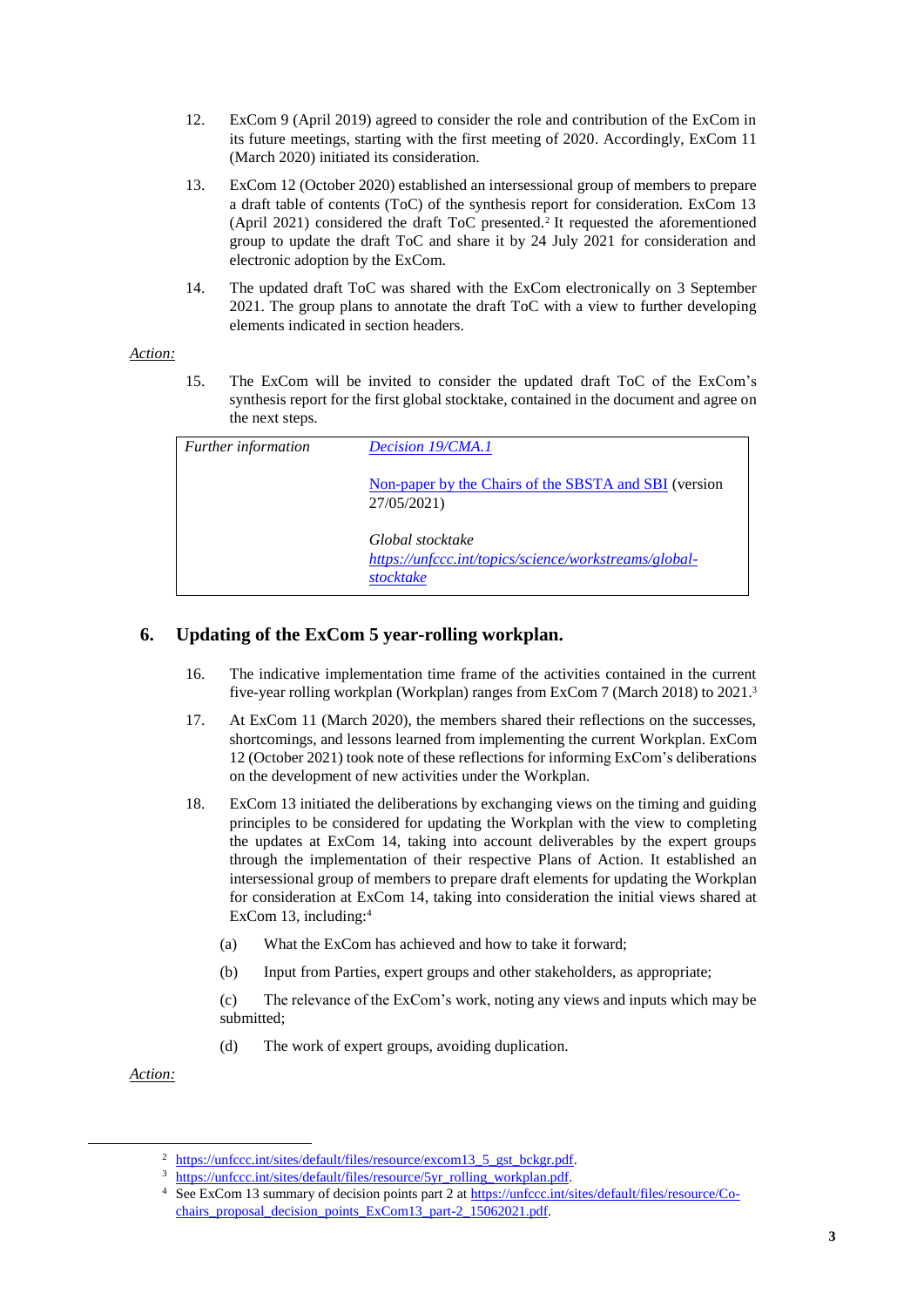19. The ExCom will be invited to take note of the outcome of the intersessional work and agree on the next steps.

## **7. Engagement and outreach.**

- (a) 2021 outreach events.
	- 20. ExCom 13 agreed to hold outreach events in 2021, virtually, as proposed in document [EXCOM/2021/13/3](https://unfccc.int/sites/default/files/resource/background_note_item_7_Outreach.pdf) and established an intersessional group of members to advance work intersessionally and organize the events with the assistance of the secretariat.
	- 21. Through the events, the ExCom aims to engage with loss and damage contact points and country representatives nominated by the national focal points and present selected work concerning ExCom's three priority themes for 2021 to increase awareness on averting, minimizing and addressing loss and damage at the national level.
	- 22. The events<sup>5</sup> will take place in two time zones on 14 September 2021 to maximize the participation of interested Parties.<sup>6</sup>

### *Action:*

- 23. The ExCom will be invited to take note of the information reported by the intersessional group of members on key takeaways from the organization of the events and discuss further action, if any.
- (b) Provision of input to the SCF in the context of Decision 2/CMA.2, paragraph 37.
	- 24. Parties requested the ExCom to further engage and strengthen its dialogue with the Standing Committee on Finance (SCF) by providing input in line with decision  $2/CP.19$ , paragraph  $5(c)(ii)$ , to the SCF when, in accordance with its mandate, it provides information, recommendations and draft guidance relating to the operating entities of the financial mechanisms under the Convention and the Paris Agreement, as appropriate.<sup>7</sup> It also requested the ExCom to establish an expert group whose activities include, inter alia, supporting the ExCom in preparing the input in this regard.
	- 25. The expert group (widely known as the expert group on action and support, ASEG) held its first meeting in May 2021 to develop its plan of action, which the ExCom endorsed intersessionally in June 2021.<sup>8</sup>
	- 26. Activity (a.1) of the ASEG Plan of the Action focuses on preparing written inputs to draft guidance relating to the operating entities of the Financial Mechanism under the Convention and the Paris Agreement, as appropriate, on financial matters related to loss and damage, for forwarding to the ExCom. While the progress of its technical work is limited thus far, the ASEG plans to prepare initial input for consideration under this agenda item by the ExCom.
	- 27. The SCF invited, among others, the ExCom in April 2021 to provide submission to the SCF on the draft guidance to the operating entities of the Financial Mechanism, based on 2020 and 2021 reports of these entities, no later than 15 September 2021. The SCF has prepared a template for this purpose.<sup>9</sup>

*Action:*

-

<sup>5</sup> [https://unfccc.int/event/WIMExcom-outreach-loss-and-damage.](https://unfccc.int/event/WIMExcom-outreach-loss-and-damage) 

<sup>6</sup> Invitations to Parties' loss and damage contact points and UNFCCC national focal points (NFP) were sent on 9 August 2021.

<sup>7</sup> Decision 2/CMA.2, para 37.

<sup>&</sup>lt;sup>8</sup> See the plan of action of the expert group on action and support, contained in **Annex III** of the 2021 ExCom report part 1.

<sup>&</sup>lt;sup>9</sup> [https://unfccc.int/sites/default/files/resource/Draft%20guidance\\_template.docx.](https://unfccc.int/sites/default/files/resource/Draft%20guidance_template.docx)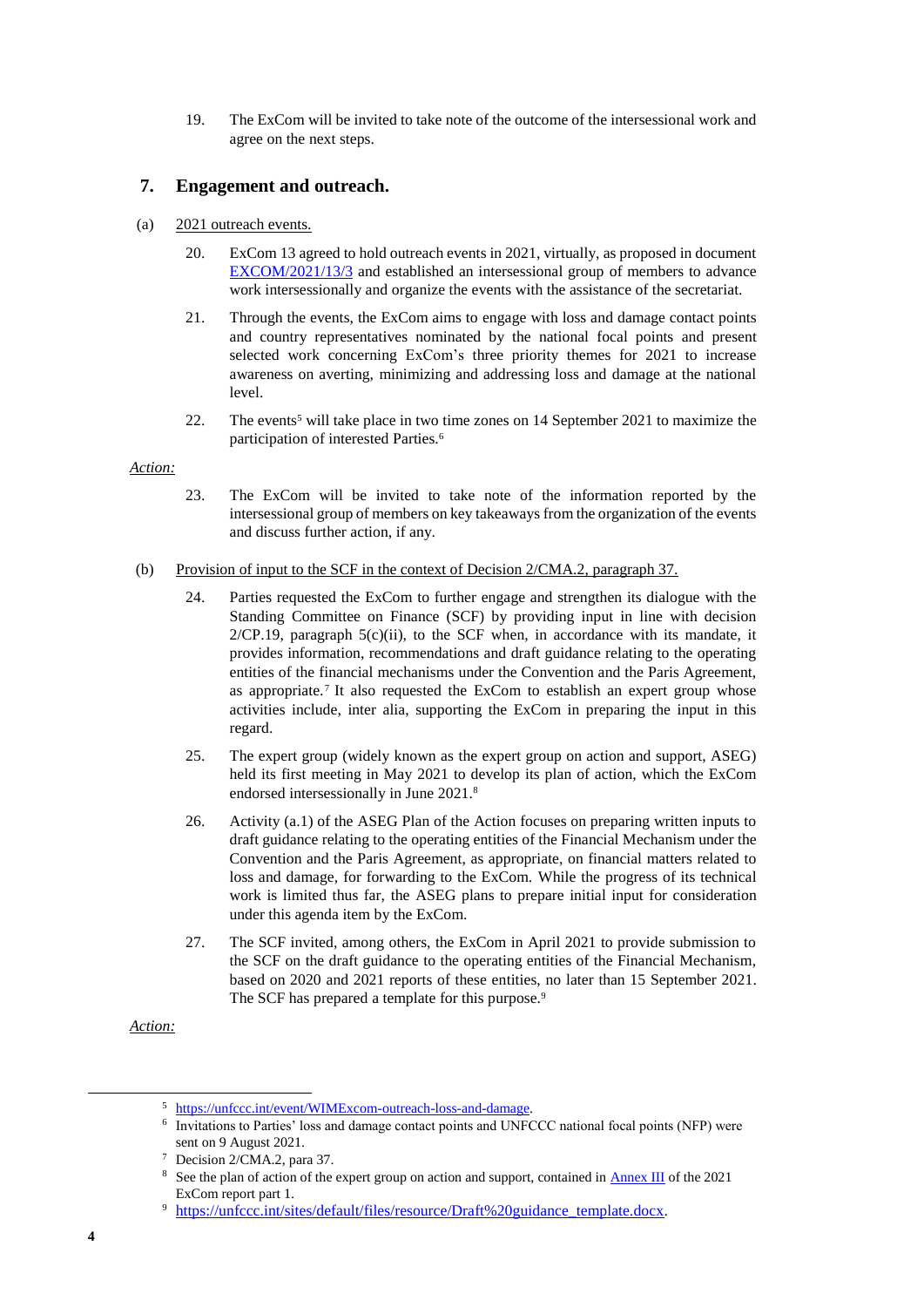28. The ExCom will be invited to consider the input from the ASEG and other relevant views and input by members and agree on its submission to the SCF.

| <i>Further information</i> | Input by the ASEG on draft guidance to the operating<br>entities of the Financial Mechanism |
|----------------------------|---------------------------------------------------------------------------------------------|
|                            | The 2020 and 2021 annual reports of the Global<br><b>Environment Facility</b>               |
|                            | The 2020 report of the Green Climate Fund                                                   |

#### (c) Other activities

- 29. The ExCom works with a broad range of organizations, networks and other stakeholders. The expert groups provide a key modality for collaboration. Further, the ExCom also partners with relevant organizations in implementing various mandates, for instance, on th[e Fiji Clearinghouse for Risk Transfer](http://unfccc-clearinghouse.org/) and its interactive component, RISK TALK.
- 30. The ExCom also collaborates with other constituted bodies on an activity basis. Currently, it engages the representatives from the following bodies as members of the expert groups of the WIM: Adaptation Committee, Facilitative Working Group of the Local Communities and Indigenous Peoples Platform, LDC Expert Group, Paris Committee on Capacity-Building, Technology Executive Committee, and SCF.

#### *Action:*

31. The ExCom will be invited to discuss opportunities for engagement and/or outreach, as appropriate, in carrying out its mandate to guide the implementation of the functions of the WIM.

## **8. 2021 Report of the Executive Committee**

- 32. The ExCom reports annually to Parties through the subsidiary bodies and makes recommendations, as appropriate. Due to the early timing of the sessions of the COP/CMA and subsidiary bodies this year, the 2021 report will be published in multiple parts.
- 33. The main report was published in late August, focusing on organizational and procedural matters and progress in relation to the newly established expert groups, gender considerations and a report on the status of the information submitted by organizations in relation to the Santiago Network in response to Decision 2/CMA.2, paragraph 44. The plans of action of the new expert groups, developed by the groups and endorsed by the ExCom this year, are contained in the annexes of the report.
- 34. Details on the submissions related to the Santiago Network and outcomes of ExCom 14 will be published through an addendum to the main report. A draft version of the addendum (Add. 1), containing relevant information from the organizations, bodies, networks and experts that have reported on their progress in providing technical assistance under the Santiago Network of the Warsaw International Mechanism, will be made available ExCom members during the meeting.
- 35. The second addendum will be published in late October, containing the outcomes of ExCom 14 and information on progress in implementing the five-year rolling workplan of the ExCom, including through the work of its expert groups, from 21 November 2020 to 30 September 2021.

#### *Action:*

36. The ExCom will be invited to agree on recommendations arising from the implementation of its work and that through its expert groups during the reporting